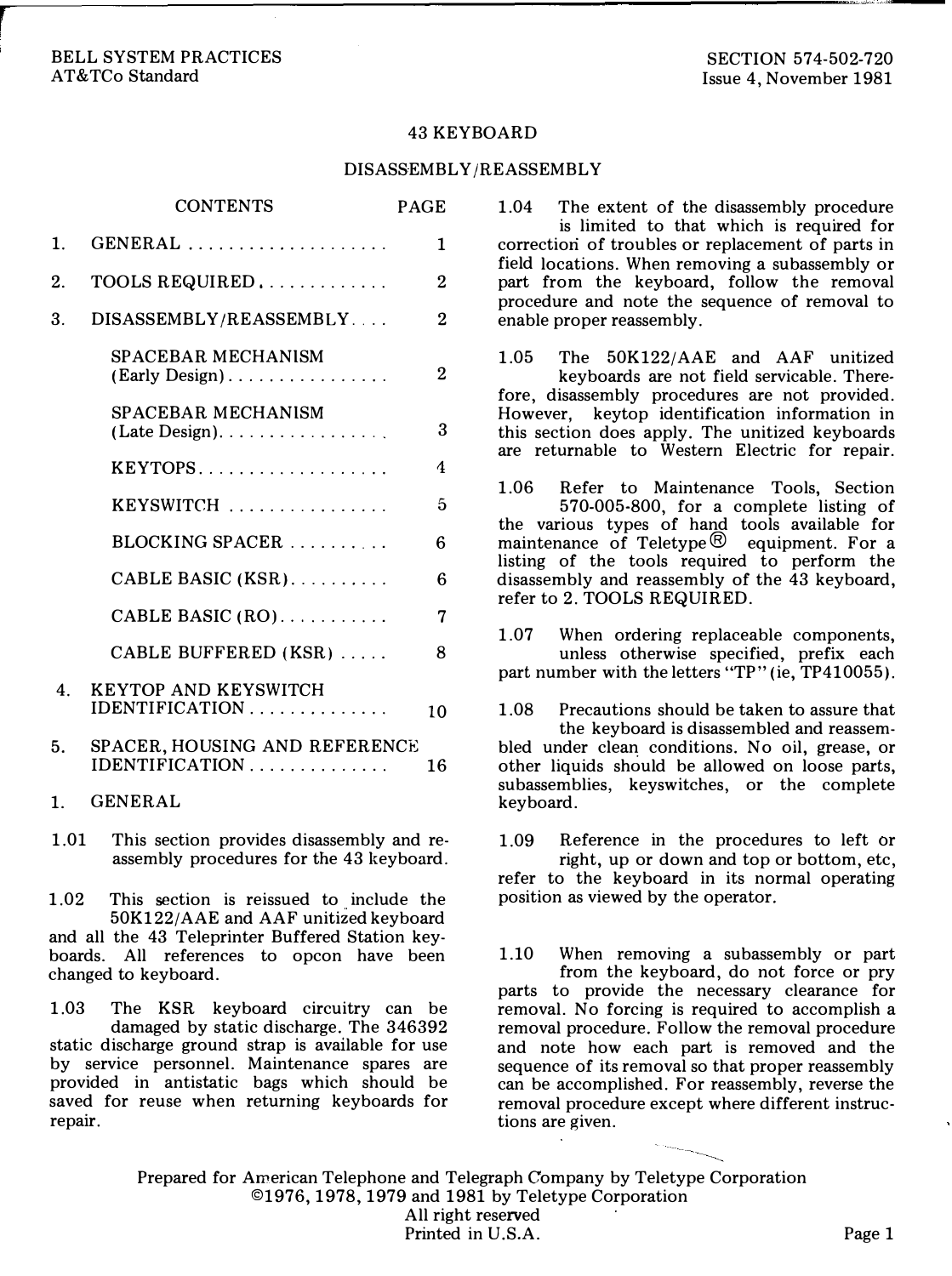1.11 Refer to 43 Teleprinter Dissassembly/ Reassembly, Section 574-500-720 for keyboard removal and replacement procedures.

1.12 Some parts that are not listed in the parts sections are shown as necessary to the disassembly procedures such as screws, ring retainers, etc. Most of these parts are common to other Teletype product line and if needed may already be available in available in field repair kits or can be ordered.

# 2. TOOLS REQUIRED

2.01 The following tools are recommended for uses during the disassembly and reassembly procedures:

| 75765          | $Spring Hook - Pull$          |
|----------------|-------------------------------|
| 89954          | 1/4 Inch Nut Driver           |
| 100982         | Screwdriver (6 Inch Medium)   |
| 108285         | Long-Nose Pliers              |
| 346257         | <b>Keyswitch Extractor</b>    |
| 346260         | Keytop Extractor              |
| 346392         | <b>Static Discharge Strap</b> |
| Telco Provided | Soldering Iron (Low Wattage)  |
| Telco Provided | Desoldering Tool              |
|                |                               |

# 3. DISASSEMBLY/REASSEMBLY

SPACEBAR MECHANISM (Early Design)

- 3.01 To remove the spacebar mechanism:
	- (a) Disengage the leaf spring (bronze colored) from the wire bail using a spring hook and pull toward the front (Fig. 1).



Fig. 1-Leaf Spring Disengagement

(b) Disengage the two rear tines (one at each end of spacebar) with a small screwdriver while pulling the spacebar up and toward the front (Fig. 2).



Fig. 2-Spacebar Removal

- (c) Continue applying upward pressure to the spacebar and disengage the two front tines.
- (d) Remove the wire bail from the left and right spacebar guides (snaps in and out) (Fig. 3).





3.02 To reassemble the spacebar mechanism:

(a) Make sure the four tines engage the notches in the space bar housing and the leaf spring is engaged to the wire bail.

(b) Check mechanical operation of the spacebar so that it returns to its unoperated position freely when depressed and released slowly.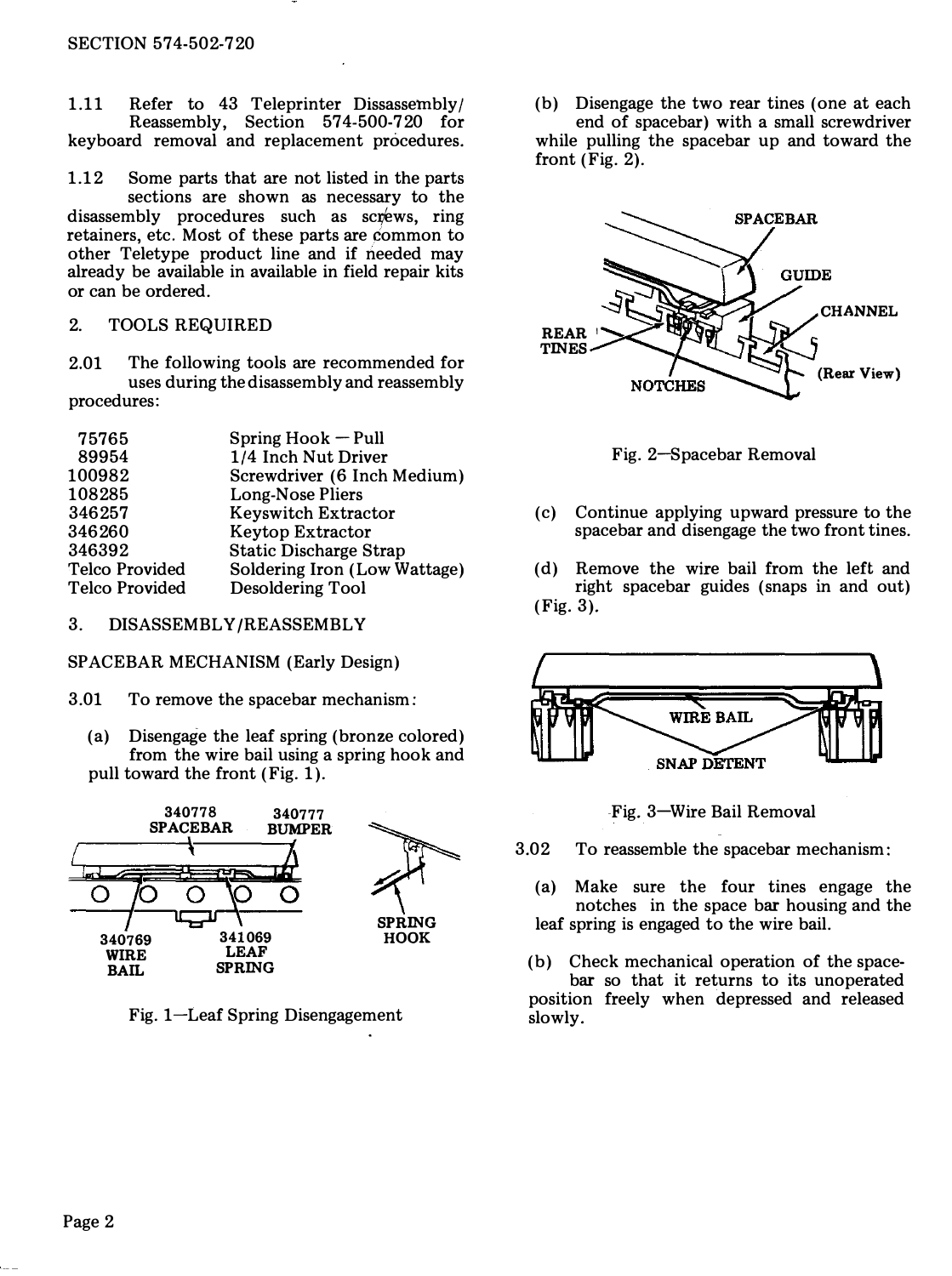### SPACEBAR MECHANISM (Late Design)

3.03 To remove the spacebar, pry up on the left spacebar, slide projection until the spacebar slide disengages from the housing. Lift and remove spacebar.



Fig. 4-Bpacebar Removal

- 3.04 To remove the spacebar bail:
	- (a) Remove spacebar see 3.03.
	- (b) Place 346257 tool over either spacebar housing and press downward. When the tool bottoms and embossed projections snap into notches on housing, squeeze and pull back on the tool to lift housing up (Fig. 5).



Fig. 5-Spacebar Housing

Note: The tines of the tool must pass between the housing and the inside of the tines of the channel

't beste aan de gewone in de gewone de gewone de gewone de gewone de gewone de gewone de gewone de gewone de g<br>De gewone de gewone de gewone de gewone de gewone de gewone de gewone de gewone de gewone de gewone de gewone

- (c) Repeat (b) for the other housing and lift out both housings with bail.
- (d) Remove bail from housings by snapping out of housing tab.
- 3.05 To reassemble the spacebar mechanism:
	- (a) Snap the bail into the tabs on the spacebar housings as shown below.



Fig. 6-Wire Bail and Housing Assembly

(b) Snap the two spacebar housings into the keyboard channel, see Fig. 6. Make sure the four tines of the channel engages the notches in the spacebar housing.

 $(c)$  Place the spacebar into the guide slots in the left and right housing. Position the bail into the notch (one left side and one right side) on the spacebar. Push down on the spacebar snapping it into place in the housing, see Fig. 7.



Fig. 7-Spacebar Assembly

(d) Check mechanical operation of the space-<br>bar so that it returns to its unoperated position freely when depressed and released slowly.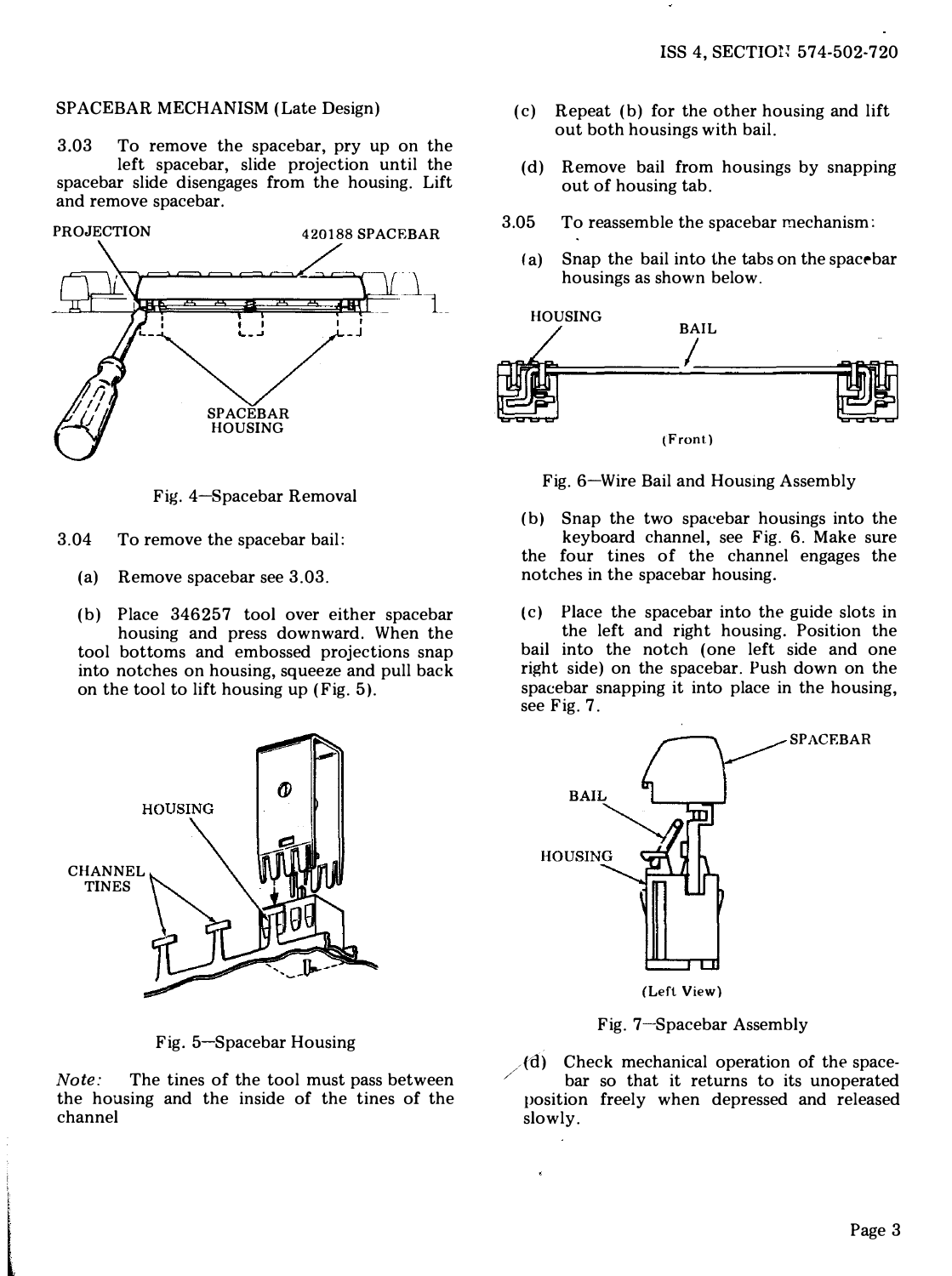# KEYTOPS

- 3.06 To remove the keytops (Fig. 8):
	- (a) There are two types of keytops used on the keyboard.
		-

N onindicator<br>(2) Data Keytop



Fig. 8-Keytops

(b) To remove data keytops, place 346260 tool over the keytop and pull up to remove (Fig. 9).



Fig. 9-Data Keytop Removal

Warning: CAPS LOCK, PARITY, DUPLEX, and CPS keytops, if present, must be in the fully extended, unlatched position before attempting to remove the keytop. Failure to observe this precaution will result in a damaged keyswitch.

- (c) To remove control keytops (Fig. 10):
	- (1) Grasp keytop using thumb and index finger.

(2) Exert upward force until keytop releases.



Fig. 10-control Keytop Removal

- (d) To remove the early design RETURN keytop with housing:
	- (1) Remove the keytops that surround the RETURN keytop using 346260 tool.
	- (2) Disengage the rear tines from housing with a small screwdriver while pulling the RETURN keytop up and toward the front (Fig. 11).





(Rear View)

Fig. 11-Rear Tine Disengagement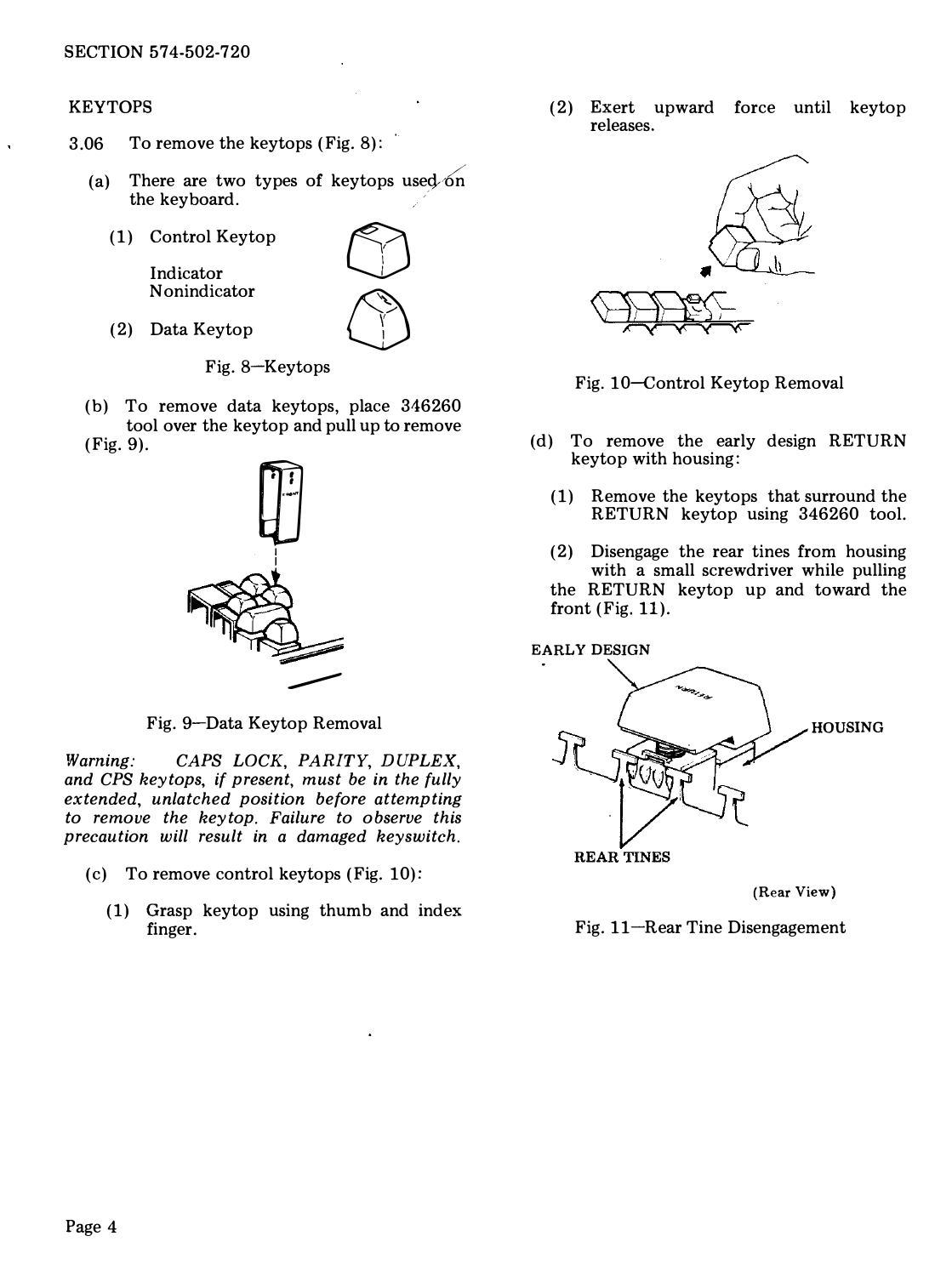(3) Continue applying upward pressure to the RETURN key and disengage the front tine from housing using a spring hook. Remove keytop with housing from channel (Fig. 12).



Fig. 12-Front Tine Disengagement

- (e) To remove the late design RETURN keytop:
	- (1) Remove the keytops that surround the RETURN keytop using the 346260 tool.
	- (2) Grasp the RETURN keytop using thumb and index finger.
	- (3) Exert upward force until keytop releases.



Fig. 13-Late Design RETURN Keytop

3.07 To reassemble the early design RETURN keytop with housing:

Insert housing with key; observe position of locating lug on housing and press into channel. Housing must snap fully into front and rear channel tines.

## **KEYSWITCH**

- 3.08 To remove the keyswitch:
	- (a) Remove shield to expose circuit card by removing four screws. Cut cable tie, if present, securing loose end of cable to the keyboard.
	- (b) Remove keytop.
	- (c) Remove solder from around terminal pins of keyswitch to be removed (Fig. 14).



Fig. 14-Solder Removal

Warning: Use a grounded low wattage soldering iron (avoid prolonged contact with pins) along with a desoldering tool to prevent damage to keyswitch, card circuits and components.

(d) Place 346257 tool over the keyswitch and press downward. When the tool bottoms and embossed projections snap into notches on keyswitch, squeeze and pull back on the tool to lift keyswitch out (Fig. 15).



Fig. 15-Keyswitch Removal

Note: The tines of the tool must pass between the keyswitch housing and the inside of the tines of the channel.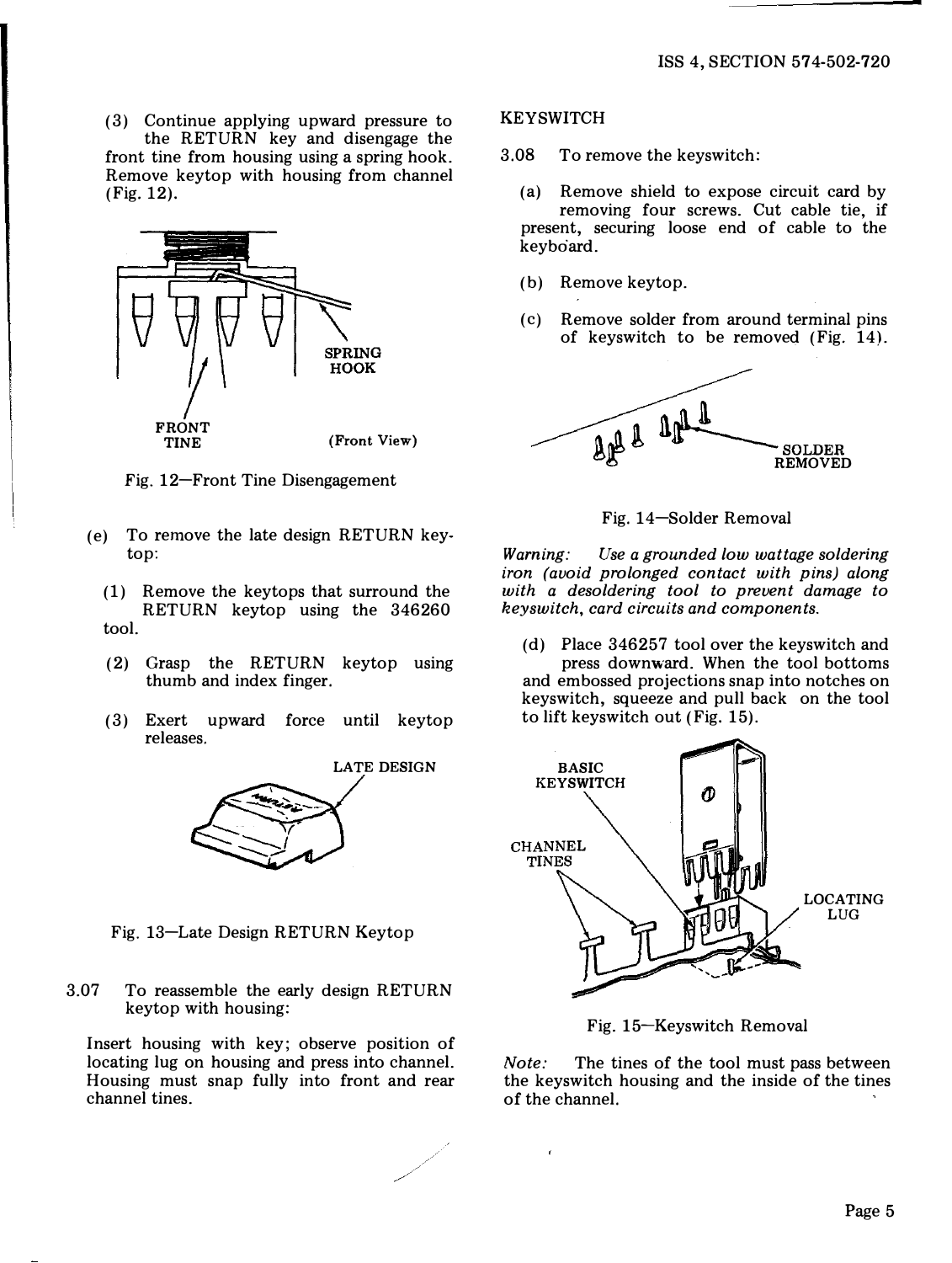3.09 To reassemble the keyswitch:

Insert new keyswitch, observe position of the locating lug, and press keyswitch into channel. Switch must snap fully into front and rear channel tines. Hold keyswitch in place and resolder.

# BLOCKING SPACER

- 3.10 To remove blocking spacer:
	- (a) Remove keytop associated with blocking spacer and first keytop, if present, to the left (see 3.06).
	- (b) Slide spacer to the left as far as it will go and then pull to the rear (Fig. 16).



Fig. 16-Blocking Spacer Removal

- (c) In reassembly, insert spacer from the left and observe that the spacer encapsulates the keyswitch push rod and that the front part of the spacer is located between the keyswitch springs (Fig. 17).
- (d) Replace keytops.



Fig. 17-Blocking Spacer Reassembly

CABLE BASIC (KSR)

- 3.11 To remove the cable:
	- (a) Remove shield to expose circuit card by removing four screws.
	- (b) Remove the PRINTER TEST, PARITY, DUPLEX and CPS keytops.
	- (c) Remove the INTERLOCK, PRINTER TEST, PARITY, DUPLEX and CPS keyswitches (Fig. 18).



Fig. 18-Keyswitch Identification

(d) Remove solder from around connector pins of cable to he removed (Fig. 19).



Fig. 19-Connector Pins

Warning: Use a grounded, low wattage soldering iron (avoid prolonged contact with pins) along with a desoldering tool to prevent damage to card circuits and components.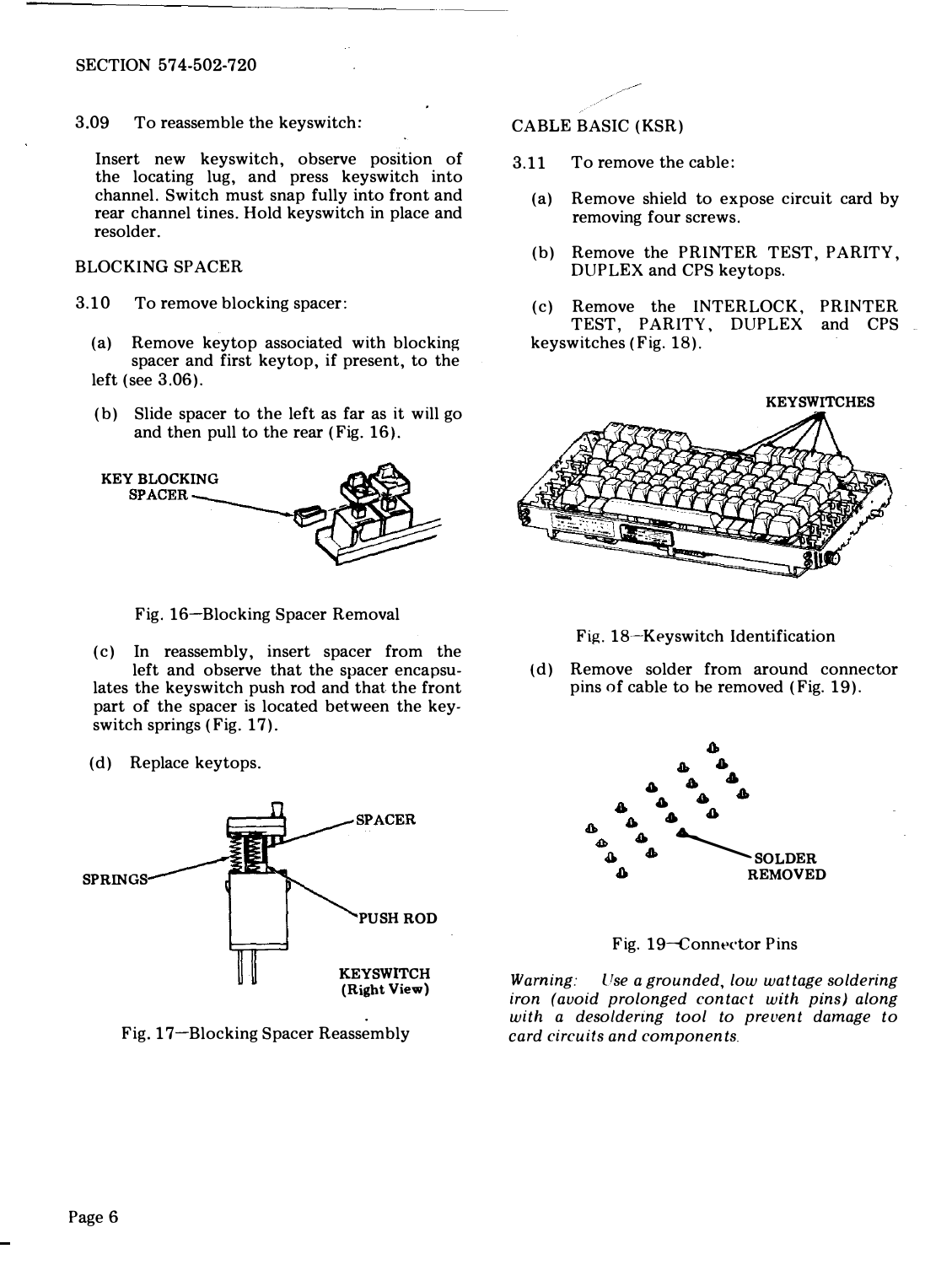(d) Remove the circuit card cover located in front of the control keys from the channel. Use a spring hook to remove the cover from the mounting posts (Fig. 20).



Fig. 20--cover Removal

- (e) Grasp the cable connector using thumb and index finger.
- (f) Exert upward force until cable connector releases (Fig. 21).



Fig. 21--cable Connector Removal

(g) Remove rear plate (Fig. 22).





- (h) Slide cable to the right until it clears the circuit card. Remove through opening between channels (Fig. 22).
- 3.12 To reassemble the cable:
	- (a) Insert new cable connector into circuit card holes and press into place. Hold cable connector in place and resolder.
	- (b) Fasten cable to card using locally furnished cable tie.
	- (c) Reassemble keyswitches and keytops removed in  $3.11$  (b) and (c).
	- (d) Replace circuit card cover removed in 3.11 (e).
	- (e) Replace rear plate.
	- (f) Replace shield removed in 3.11 (a).

CABLE BASIC (RO)

- 3.13 To remove the cable:
	- (a) Remove the interlock keyswitch (see 3.08).
	- (b) Remove solder from around connector pins of cable to be removed (Fig. 19).

Warning: Use a grounded, low wattage soldering iron (avoid prolonged contact with pins) along with a desoldering tool to prevent damage to card circuits and components.

- (c) Cut the cable tie securing the cable to the circuit card.
- (d) Remove the screw securing the right rear side of the circuit card to the channel (Fig. 23).
- (e) Grasp the cable connector using thumb and index finger (Fig. 21).
- (f) Exert upward force until cable connector releases.

(g) While biasing the right rear cover of the circuit card in the downward direction; slide the cable to the rear until it clears the circuit card. Remove cable.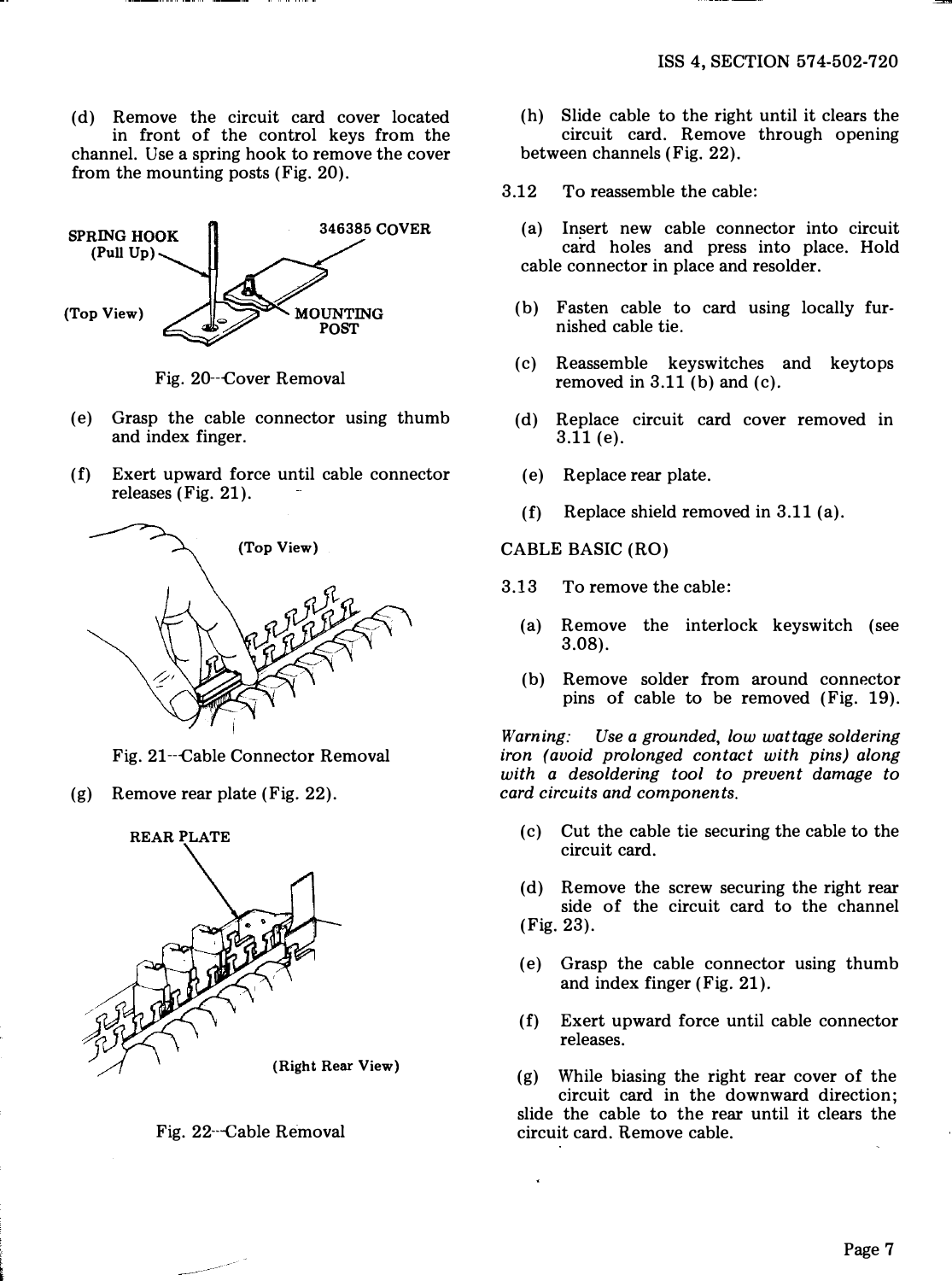

Fig. 23 Channel

- 3.14 To reassemble the cable:
	- (a) Insert new cable connector into circuit card holes and press into place. Hold cable connector in place and resolder.
	- (b) Fasten cable to card using cable tie.
	- (c) Secure the circuit card to the channel with the screw previously removed.
	- (d) Reassemble interlock keyswitch previously removed.
	- (e) Replace circuit card shield.

#### CABLE BUFFERED STATION

- 3.15 To remove the cable:
	- (a) Remove the left most nine keytops. See Fig. 24.



Fig. 24-Keyswitch Identification

- (b) Remove the keyswitches associated with the keytops in (a). See  $3.08$  for keyswitch removal.
- (c) Remove solder from around connector pins of cable to he removed (Fig. 25).



Fig. 25-Connector Pins

Warning: Use a grounded, low wattage soldering iron (avoid prolonged contact with pins) along with a desoldering tool to prevent damage to card circuits and components.

(d) Remove the circuit card cover located in front of the control keys from the channel. Use a spring hook to remove the cover from the mounting posts (Fig. 26).



(Top View)

Fig. 26-Gover Removal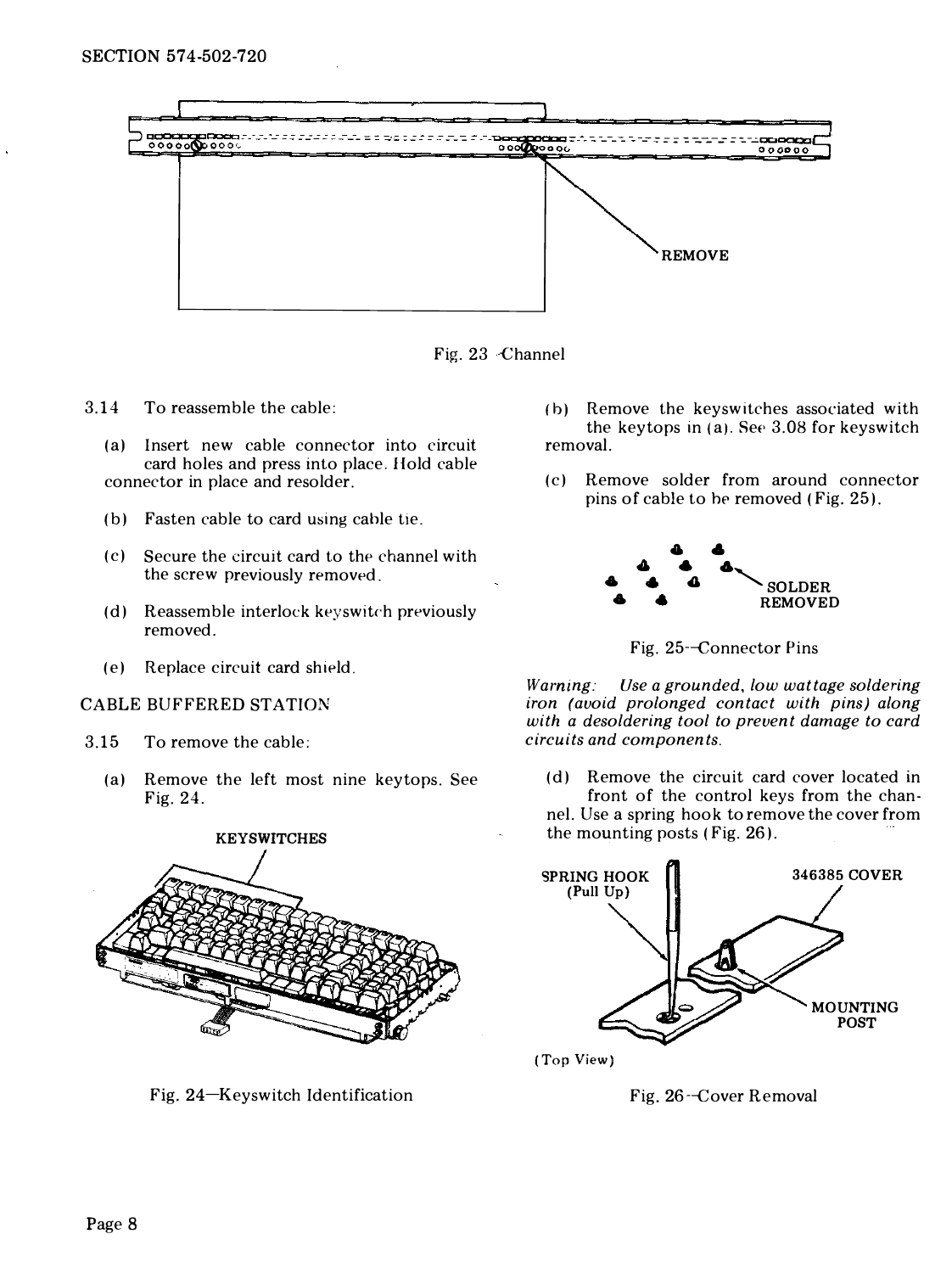- (e) Grasp the cable and cable connector and exert upward force until cable connector releases.
- (f) Cut cable ties securing the cable to the circuit card.
- (g) Remove rear plate and left side frame (Fig. 27).



Fig. 27-Cable Removal

- (h) Slide cable to the left until it dears the circuit card and remove.
- 3.16 To reassemble the cable:
	- (a) Insert new cable connector into circuit card holes and press into place. Route cable as shown in Fig. 28. Hold cable connector in place and resolder.



Fig. 28-Cable Routing

- (b) Fold the cable under the circuit card and fasten to the circuit card using a cable tie. See Fig. 28.
- (c) Reassemble keyswitches and keytops removed in  $3.15$  (a) and (b).
- (d) Replace rear plate and left side frame removed in  $3.15$  (g).
- (e) Replace circuit card cover removed in 3.15 (d).
- (f) Replace circuit card shield and fasten the loose end of the cable to the circuit card using a cable tie, see Fig. 29.



Fig. 29-Cable Replacement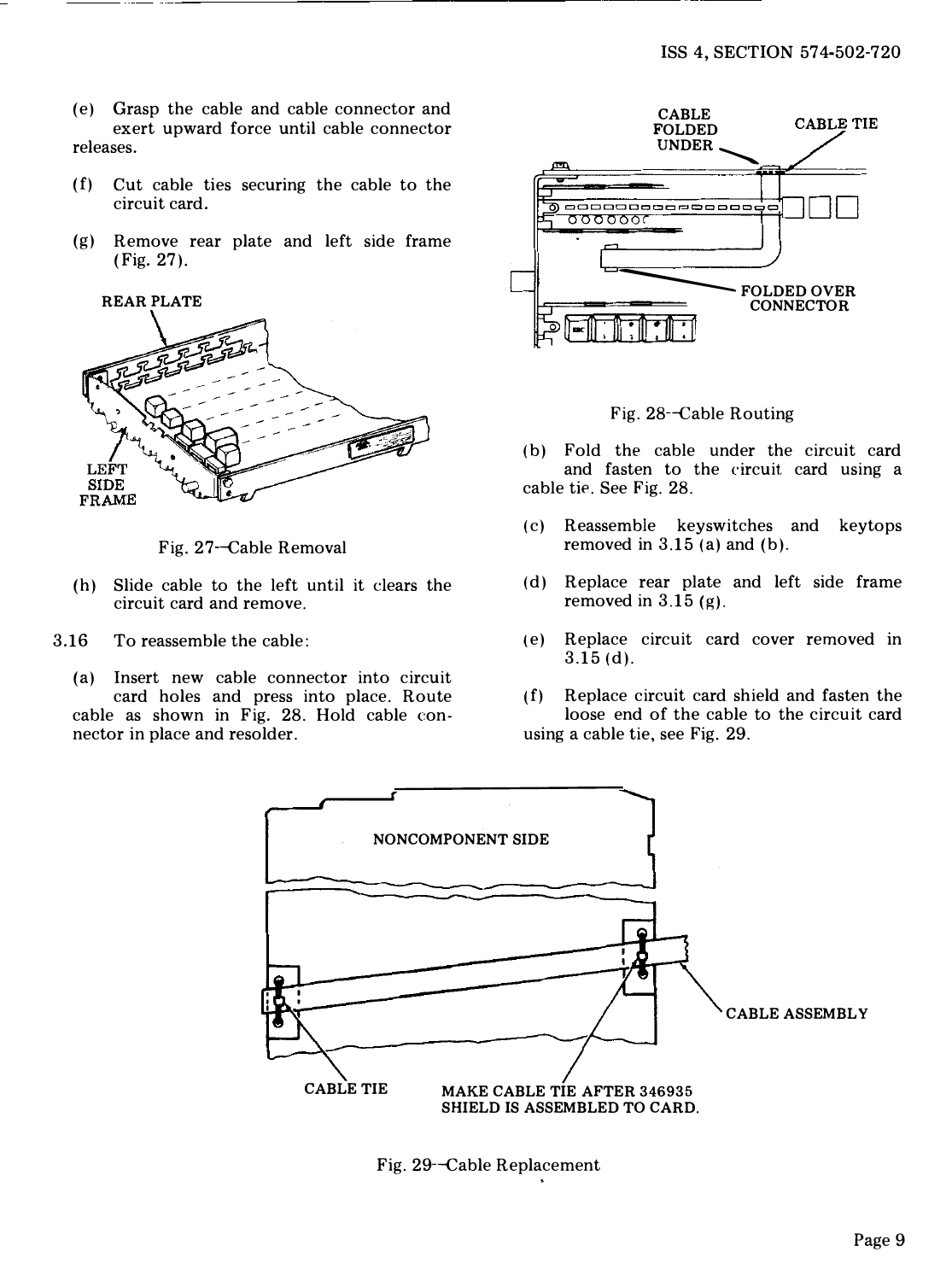# 4. KEYTOP AND KEYSWITCH IDENTIFICATION



| ESC          |              |         | @<br>0   |                      | #<br>3          | 5<br>4   | %<br>5               |     | ⌒<br>6          | a              | ∗<br>8          |         | 9                   | 0  |          | --<br>≁            | <b>BACK</b><br><b>SPACE</b> | $\sim$       | PRINT<br><b>EDBUF</b>   | 8<br>$\sqrt{2}$ | 9<br>PRT/W<br>CTRLS      |
|--------------|--------------|---------|----------|----------------------|-----------------|----------|----------------------|-----|-----------------|----------------|-----------------|---------|---------------------|----|----------|--------------------|-----------------------------|--------------|-------------------------|-----------------|--------------------------|
| TAB          |              | DC<br>٥ |          | ETB<br>W             | <b>ENQ</b><br>E |          | DC <sub>2</sub><br>R | DC4 |                 | EM<br>៶        | <b>NAK</b><br>u | НT      | S <sub>1</sub><br>O |    | DLE<br>D | ∽<br>-<br><b>-</b> | <b>RETURN</b>               | G<br>s<br>╮  | 4                       | 5<br>HOME       | 6                        |
| CAPS<br>LOCK |              |         | SOH<br>А | DC <sub>3</sub><br>S |                 | EOT<br>D | ACK<br>г             |     | <b>BEL</b><br>G | <b>BS</b><br>н | <b>RS</b><br>υ  | VT<br>n |                     | FF |          | , ,                |                             | u<br>s       | RETRV                   | 2<br>◡          | 3<br><b>SRCH</b>         |
|              | <b>SHIFT</b> |         |          | <b>SUB</b>           | CAN             |          | ETX                  | SYN | <b>STX</b><br>в |                | so<br>N         | FS<br>M |                     |    |          | n                  | SHIFT                       | LINE<br>FEED | ٠<br>CHAR<br>DLETE      | o               | ٠<br>REPRT<br><b>REC</b> |
| CTRL         |              |         |          |                      |                 |          |                      |     |                 |                |                 |         |                     |    |          |                    | <b>IREPT</b>                | N<br>DEL     | <b>RETURN</b><br>RECALL |                 | _<br><b>STORE</b>        |

ᇹ

NUM<br>PAD

MSG<br>CLEAR

Fig. 32-8-Level Buffered Send/Receive Keyboard Layout

⊟

TERM<br>LOCAL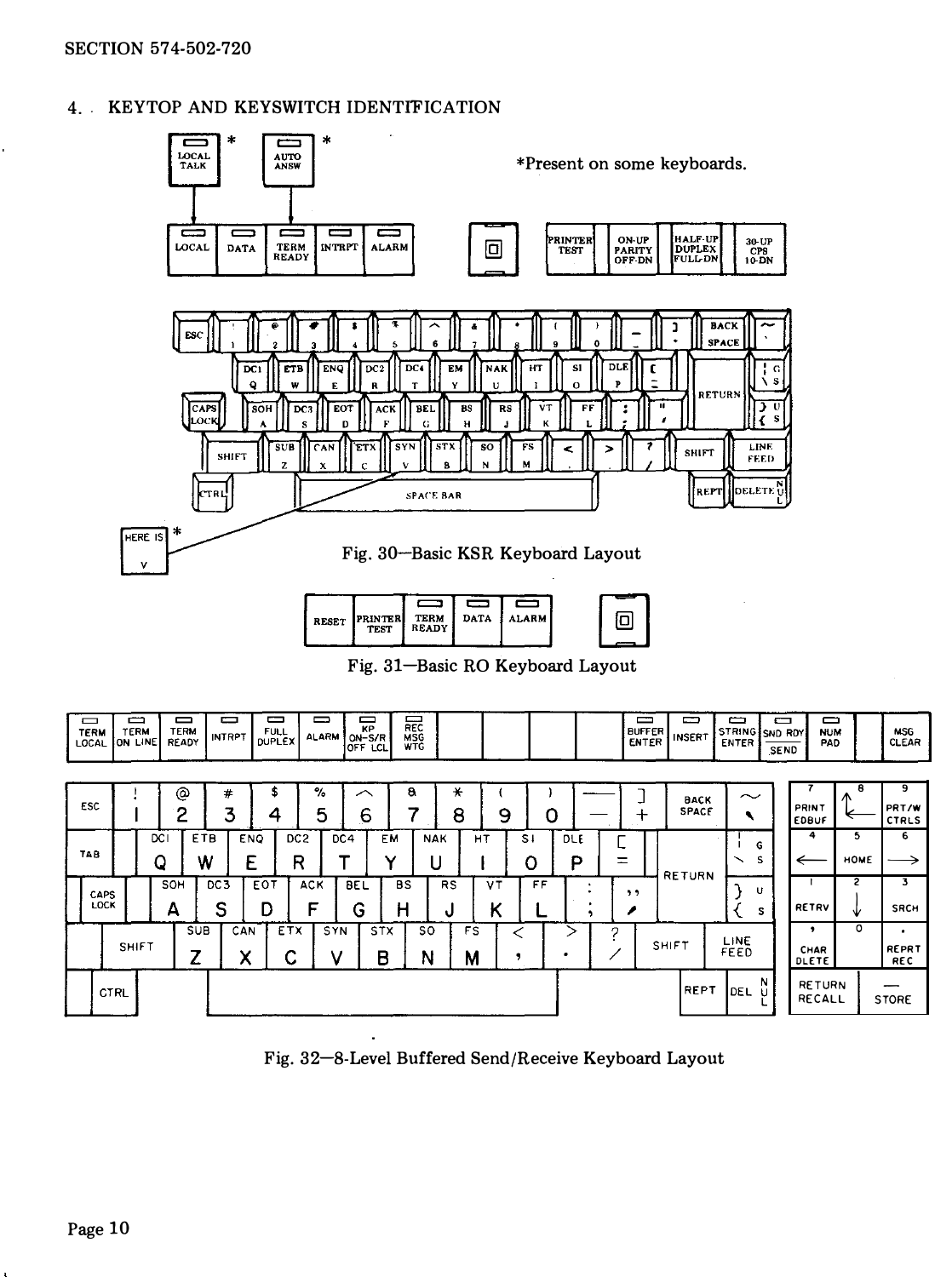| ▭<br><b>TERM</b><br>LOCAL | $\equiv$<br><b>TERM</b><br>ON LINE |          | $\equiv$<br>LINE<br><b>ACTIVE</b> | ᆖ<br>COPY<br><b>SEND</b><br>DATA |                 | -<br><b>ALARM</b> | $\equiv$<br>PRINT<br>REC<br><b>MSG</b> | $\blacksquare$<br>REC<br><b>MSG</b><br><b>WTG</b> |                 |                |                 |         |   |         |                 | ᆷ<br><b>MSG</b><br><b>SUMRY</b> | ▭<br><b>BUFFER</b><br><b>ENTER</b> | $\blacksquare$<br><b>INSERT</b> | ▭<br><b>STRING</b><br><b>ENTER</b> | —<br>SND<br>RDY | ▭<br><b>NUM</b><br>PAD         | т<br>ş                          | <b>MSG</b><br><b>CLEAR</b> |
|---------------------------|------------------------------------|----------|-----------------------------------|----------------------------------|-----------------|-------------------|----------------------------------------|---------------------------------------------------|-----------------|----------------|-----------------|---------|---|---------|-----------------|---------------------------------|------------------------------------|---------------------------------|------------------------------------|-----------------|--------------------------------|---------------------------------|----------------------------|
| <b>ESC</b>                |                                    |          | ⊚<br>2                            | #<br>3                           |                 | 4                 | %<br>5                                 | ⌒<br>6                                            |                 | 8<br>7         | ₩<br>8          |         | 9 | o       |                 |                                 | ╈                                  | <b>BACK</b><br><b>SPACE</b>     | $\widetilde{\phantom{m}}$          |                 | <b>PRINT</b><br><b>EDBUF</b>   | a                               | 9<br>PRT/W<br><b>CTRLS</b> |
| TAB                       |                                    | DC1<br>Q |                                   | ETB<br>W                         | <b>ENQ</b><br>Ε |                   | DC <sub>2</sub><br>R                   | DC4                                               | EM<br>ັ         |                | <b>NAK</b><br>U | HT      |   | S1<br>Ο | <b>DLE</b><br>Ρ |                                 | -<br>-                             |                                 | ╲                                  | G<br>s          |                                | 5<br><b>HOME</b>                | 6                          |
| CAPS<br><b>LOCK</b>       |                                    | SOH<br>А |                                   | DC <sub>3</sub><br>S             |                 | EOT<br>D          | ACK<br>F                               | <b>BEL</b><br>G                                   | н               | <b>BS</b>      | <b>RS</b><br>υ  | VT<br>κ |   | FF      |                 | ٠<br>٠<br>٠                     | ,,                                 | <b>RETURN</b>                   |                                    | U<br>s          | RETRY                          | 2<br>₩                          | з<br><b>SRCH</b>           |
|                           | <b>SHIFT</b>                       |          | <b>SUB</b><br>7                   |                                  | CAN<br>v<br>Λ   | <b>ETX</b>        |                                        | SYN                                               | <b>STX</b><br>В | <b>SO</b><br>N |                 | FS<br>М | 9 |         |                 | n                               |                                    | <b>SHIFT</b>                    | LINE<br>FEED                       |                 | ٠<br>CHAR<br><b>DLETE</b>      | ٥<br><b>RETRV</b><br><b>REC</b> | ٠<br>LINE<br><b>DLETE</b>  |
|                           | <b>CTRL</b>                        |          |                                   |                                  |                 |                   |                                        |                                                   |                 |                |                 |         |   |         |                 |                                 |                                    | REPT                            | DEL                                | N<br>υ          | <b>RETURN</b><br><b>RECALL</b> |                                 | <b>STORE</b>               |

Fig. 33-8-Level Buffered Selective Calling Keyboard Layout



\*Present on some keyboards.

Fig. 34-5-Level Buffered Selective Calling Keyboard Layout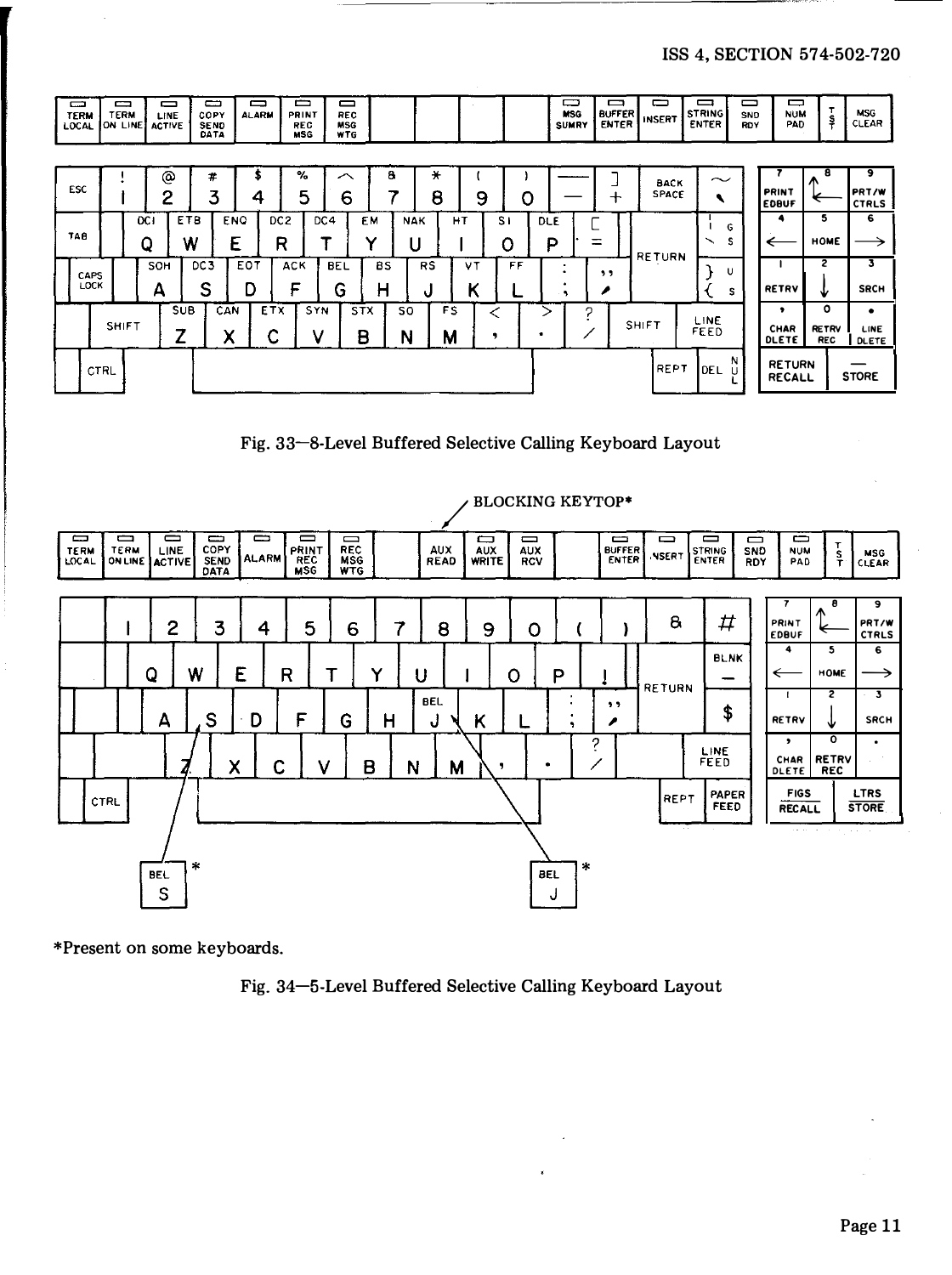l.

| PART NO.         | <b>KEYTOP DESCRIPTION</b> | PART NO.<br><b>KEYTOP DESCRIPTION</b>                       |
|------------------|---------------------------|-------------------------------------------------------------|
| 340701           | <b>BLOCKING-CONTROL</b>   | 340982<br>н<br>BS                                           |
|                  |                           | $\mathfrak{c}$<br>340983<br>}<br>US                         |
| 340714           | <b>BLOCKING - DATA</b>    | 340984<br>z<br><b>SUB</b>                                   |
|                  |                           | 340985<br>v<br><b>SYN</b>                                   |
| 340778+          | <b>SPACEBAR</b>           | 340986<br>LINE FEED                                         |
| 340821           | 1<br>ì                    | 340987<br><b>CTRL</b>                                       |
| 340822           | $\overline{2}$<br>@       | <b>REPT</b><br>340988                                       |
| 340823           | 3<br>#                    | 340989‡<br><b>DELETE</b><br><b>NUL</b>                      |
| 340824           | \$<br>4                   | 6<br>340990                                                 |
| 340825           | 5<br>%                    | Q<br>340993                                                 |
| 340826           | 6<br>ᄉ                    | W<br>340994                                                 |
| 340827           | 7<br>&                    | E<br>340995                                                 |
| 340828           | 8<br>*                    | $\mathbf R$<br>340996                                       |
| 340829           | 9<br>(                    | T<br>340997                                                 |
| 340830           | 0<br>$\mathcal{E}$        | Y<br>340998                                                 |
| 340831           |                           | U<br>340999                                                 |
| 340838           | Q<br>DC1                  | 341000<br>I                                                 |
| 340839           | W<br><b>ETB</b>           | O(ALPHA)<br>341001                                          |
| 340840           | E<br>ENQ                  | 341002<br>P                                                 |
| 340841           | $\mathbf R$<br>DC2        | 341005<br>D                                                 |
| 340842           | DC4<br>т                  | 341006<br>$\mathbf F$                                       |
| 340843           | EM<br>Y                   | 341007<br>G                                                 |
| 340844           | <b>NAK</b><br>U           | 341008<br>н                                                 |
| 340846           | SI<br>O                   | 341009<br>K                                                 |
| 340852           | <b>SOH</b><br>A           | 341010<br>L                                                 |
| 340853           | S<br>DC3                  | 341012<br>z                                                 |
| 340854           | <b>EOT</b><br>D           | X<br>341013                                                 |
| 340855           | F<br>${\rm ACK}$          | 341014<br>$\mathbf C$                                       |
| 340856           | G<br><b>BEL</b>           | V<br>341015                                                 |
| 340358           | J<br>RS                   | B<br>341016                                                 |
| 340859           | K<br><b>VT</b>            | 341017<br>N                                                 |
| 340860           | L<br>FF                   | (BLANK SHIFT)<br>341020                                     |
| 340861           | ;<br>÷<br>,,              | <b>LOCAL</b><br>346102                                      |
| 340862           | I                         | <b>INTRPT</b><br>346106                                     |
| 340867           | <b>SHIFT</b><br>CAN       | <b>AUTO ANSW</b><br>346116                                  |
| 340869           | X<br><b>ETX</b>           | TERM READY<br>346127                                        |
| 340870           | C<br><b>STX</b>           | <b>LOCAL TALK</b><br>346161<br><b>DATA</b>                  |
| 340872<br>340873 | B<br>SO.                  | 346162<br><b>ALARM</b>                                      |
| 340874           | N<br><b>FS</b>            | 346163<br>ON-UP<br><b>PARITY</b><br>346164                  |
| 340875           | M<br>≺                    | OFF-DN<br><b>HALF-UP DUPLEX</b><br><b>FULL-DN</b><br>346165 |
| 340876           | ,                         | 30-UP<br><b>CPS</b><br>346166<br>10-DN                      |
|                  | $\frac{2}{3}$             | PRINTER TEST<br>346169                                      |
| 340877<br>340889 | l<br>$\ddot{}$            | <b>RETURN</b><br>3464035                                    |
| 340890           | ſ<br>$=$                  | 1<br>346536                                                 |
| 340894           | <b>CAPS LOCK</b>          | 2<br>346537                                                 |
| 340975           | <b>ESC</b>                | 3<br>346538                                                 |
| 340976           | <b>BACKSPACE</b>          | $\overline{\mathbf{4}}$<br>346539                           |
| 340977           | $\sim$                    | 5<br>346540                                                 |
| 340978           | HT<br>I                   | 7<br>346541                                                 |
| 340979           | P<br><b>DLE</b>           | 8<br>346542                                                 |
| 340981           | ł<br>١<br>GS              | 346543<br>9                                                 |
|                  |                           |                                                             |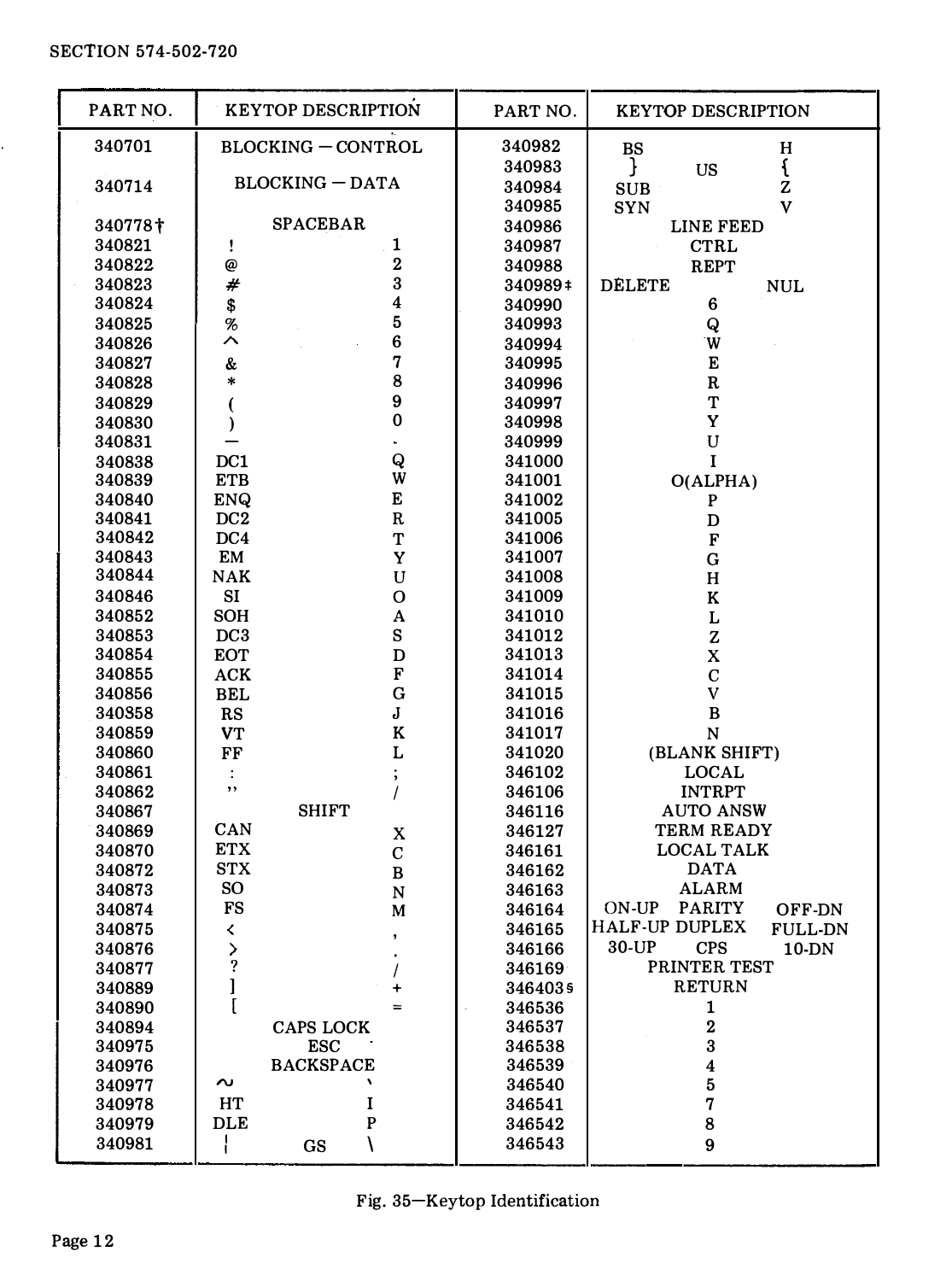| PART NO.                                                                                                                                                                                                                                                                    | <b>KEYTOP DESCRIPTION</b>                                                                                                                                                                                                                                                                                                                                                                | PART NO.                                                                                                                                                                                                                                                                         | <b>KEYTOP DESCRIPTION</b>                                                                                                                                                                                                                                                                                                                                                                                                                                                                                                          |
|-----------------------------------------------------------------------------------------------------------------------------------------------------------------------------------------------------------------------------------------------------------------------------|------------------------------------------------------------------------------------------------------------------------------------------------------------------------------------------------------------------------------------------------------------------------------------------------------------------------------------------------------------------------------------------|----------------------------------------------------------------------------------------------------------------------------------------------------------------------------------------------------------------------------------------------------------------------------------|------------------------------------------------------------------------------------------------------------------------------------------------------------------------------------------------------------------------------------------------------------------------------------------------------------------------------------------------------------------------------------------------------------------------------------------------------------------------------------------------------------------------------------|
| 346544<br>346548<br>346549<br>346558<br>346559<br>346589<br>3465901<br>346591<br>346592<br>346593<br>346594<br>346595<br>346596<br>346597<br>346598<br>346599<br>346600<br>346601<br>346602<br>346603<br>346604<br>346675<br>346676<br>346682<br>346683<br>346694<br>346834 | 0(ZERO)<br>M<br>$\mathbf{J}$<br><b>TAB</b><br><b>NUL</b><br><b>DEL</b><br>PRINT EDBUF<br>7<br>8<br>PRT/W CTRLS<br>9<br>4<br>←<br>5<br><b>HOME</b><br>6<br>→<br><b>RETRV</b><br>$\mathbf{1}$<br>$\overline{2}$<br>↓<br><b>SRCH</b><br>3<br><b>CHAR DLETE</b><br>,<br>$\bf{0}$<br>REPRT REC<br><b>RECALL</b><br><b>RETURN</b><br><b>STORE</b><br>A<br>S<br><b>BEL</b><br>J<br><b>RESET</b> | 346842<br>346843<br>346844<br>346845<br>346846<br>346847<br>346848<br>346849<br>347095<br>347142<br>$347149**$<br>347177<br>347218<br>347219<br>347236<br>347237<br>347238<br>347239<br>347240<br>347241<br>347242<br>347255<br>420188++<br>454351<br>454352<br>454353<br>454354 | <b>KP</b><br><b>ON-SR OFF-LCL</b><br><b>REC MSG WTG</b><br><b>BUFFER ENTER</b><br><b>INSERT</b><br><b>STRING ENTER</b><br><b>SND RDY</b><br><b>SEND</b><br><b>NUMPAD</b><br>MSG CLR<br><b>HERE IS</b><br>V<br>BLNK-<br><b>RETURN</b><br><b>PAPER FEED</b><br>$\Omega$<br><b>RETRV REC</b><br>LINE DLETE<br>&<br>#<br>ţ<br>\$<br><b>BEL</b><br>S<br><b>FIGS</b><br><b>RECALL</b><br><b>LTRS</b><br><b>STORE</b><br>$\equiv$<br>. (NUM PAD)<br><b>SPACEBAR</b><br><b>COPY SEND DATA</b><br>PRINT REC MSG<br>LINE ACTIVE<br>MSG SUMRY |
| 346839<br>346840<br>346841                                                                                                                                                                                                                                                  | TERM LOCAL<br>TERM ON LINE<br><b>FULL DUPLEX</b>                                                                                                                                                                                                                                                                                                                                         | 454355<br>454365<br>454366<br>454367                                                                                                                                                                                                                                             | <b>SND RDY</b><br><b>AUX REC</b><br><b>AUX READ</b><br><b>AUX WRITE</b>                                                                                                                                                                                                                                                                                                                                                                                                                                                            |
|                                                                                                                                                                                                                                                                             |                                                                                                                                                                                                                                                                                                                                                                                          |                                                                                                                                                                                                                                                                                  |                                                                                                                                                                                                                                                                                                                                                                                                                                                                                                                                    |



Fig. 35-Keytop Identification (Contd)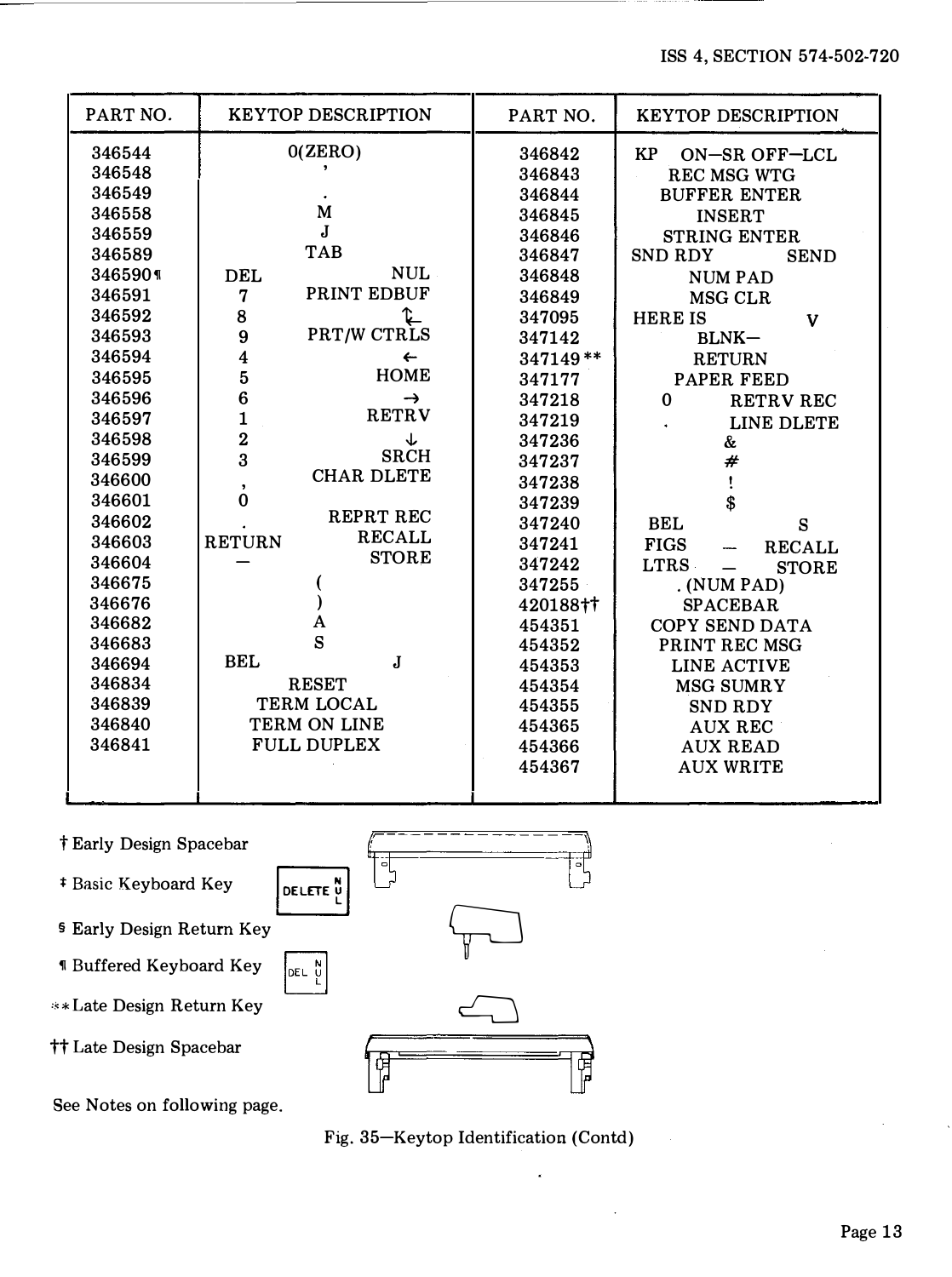*Note 1:* The 346409 spacer must be installed under the 346163 key to block the action of the ALARM keyswitch on 43K101/CAA keyboard.

Note 2: The 346409 spacer must be installed under the 346162, 346163 and 346127 key to block the action of the ALARM keyswitch on the 43K101/CAB and 43K001/AAA and the TERM READY and DATA keyswitches on the 43K001/AAA keyboard.

Note 3: The 340764 compression spring between the 346403 key and the housing must be ordered separately.

Note 4: The 346116 and 346161 keys are used on 43K101/CAA keyboard.

Note 5: The 346102 and 346127 keys are used on 43K101/CAB keyboard

*Note* 6: The 340701 and 340714 keys may be used for local engineering requirements to block the action of keyswitches.

Note 7: All  $43K101/CAB$  operator consoles should have the DATA key unblocked. Remove the 346409 spacer, if present under the 346162 DATA key.





| <b>SWITCH NO.</b> | <b>TYPES</b>     | <b>PUSH ROD</b><br><b>COLOR</b> |
|-------------------|------------------|---------------------------------|
| ◎ 340720          | <b>BASIC</b>     | WHITE                           |
| @340722           | <b>LATCHING</b>  | <b>BLACK</b>                    |
| C 340779          | DC CONTACT       | PINK                            |
| @341098           | <b>LATCHING</b>  | <b>GREY</b>                     |
| <b>C</b> 346359   | <b>INDICATOR</b> | <b>ORANGE</b>                   |
| <b>© 346432</b>   | DC CONTACT       | <b>BLACK</b> (Cut-Off)          |

Fig. 36-Basic KSR Keyswitch Identification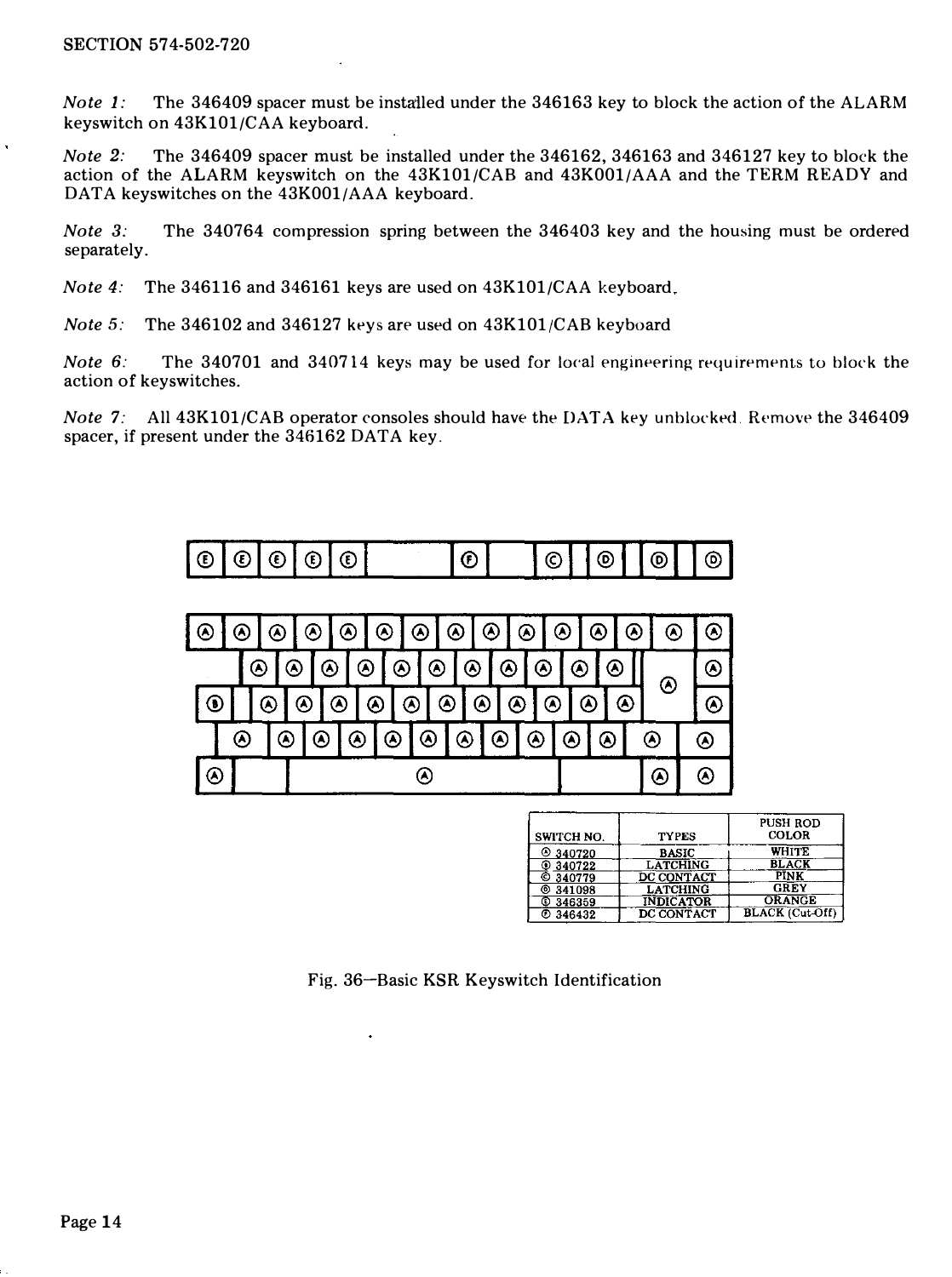| (А | 'A | ՞<br>Ð | A) | ъ | ∽<br>. پ<br>. . | SWITCH NO. | <b>TYPES</b>      | PUSH ROD<br><b>COLOR</b> |
|----|----|--------|----|---|-----------------|------------|-------------------|--------------------------|
|    |    |        |    |   |                 | (A) 340779 | CONTACT<br>m<br>. | PINK                     |

| SWITCH NO.  | <b>TYPES</b>     | PUSH ROD<br><b>COLOR</b>   |
|-------------|------------------|----------------------------|
| A 340779    | DC CONTACT       | PINK                       |
| 8) 346359   | <b>INDICATOR</b> | <b>ORANGE</b>              |
| $C)$ 346432 |                  | DC CONTACT BLACK (CUT-OFF) |

Fig. 37-Basic RO Keyswitch Identification



| SWITCH NO.    | <b>TYPES</b>          | <b>COLOR</b><br><b>PUSH ROD</b> |
|---------------|-----------------------|---------------------------------|
| 340720<br>(A) | <b>BASIC</b>          | <b>WHITE</b>                    |
| 340721<br>(B) | <b>OVERTRAVEL</b>     | <b>GREEN</b>                    |
| © 340722      | <b>LATCHING</b>       | <b>BLACK</b>                    |
| 346359<br>(D) | <b>INDICATOR</b>      | ORANGE                          |
| $(E)$ 341088  | <b>INDICATOR ONLY</b> |                                 |

Fig. 38-Buffered KSR Keyswitch Identification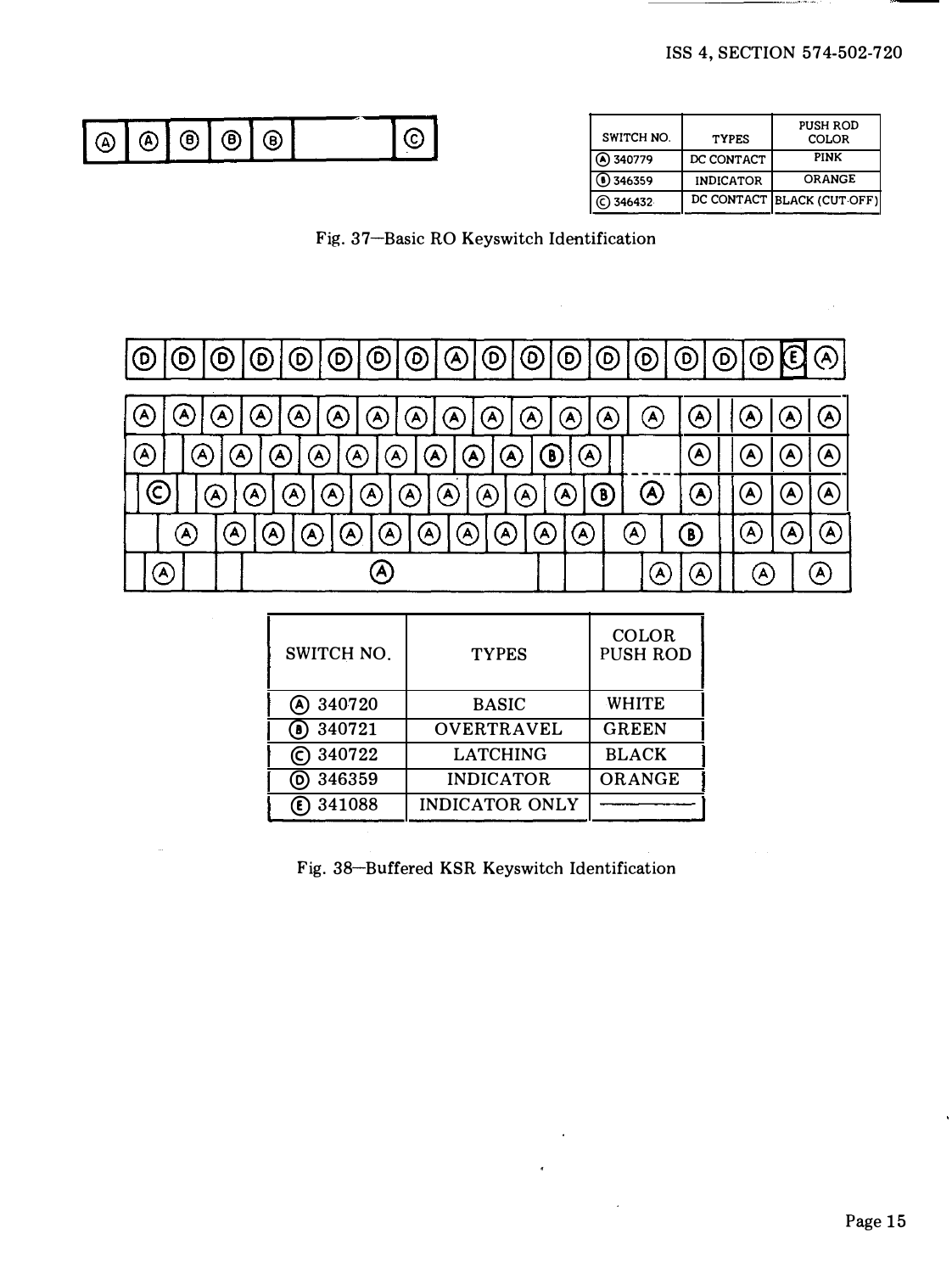# **SECTION 574-502-720**

#### SPACER, HOUSING AND REFERENCE IDENTIFICATION 5.



#Present on Early Arrangement Keyboards §§Replaces Two 346293 Spacers Used on Early Arrangement Keyboards

Fig. 39-Basic KSR Keyboard